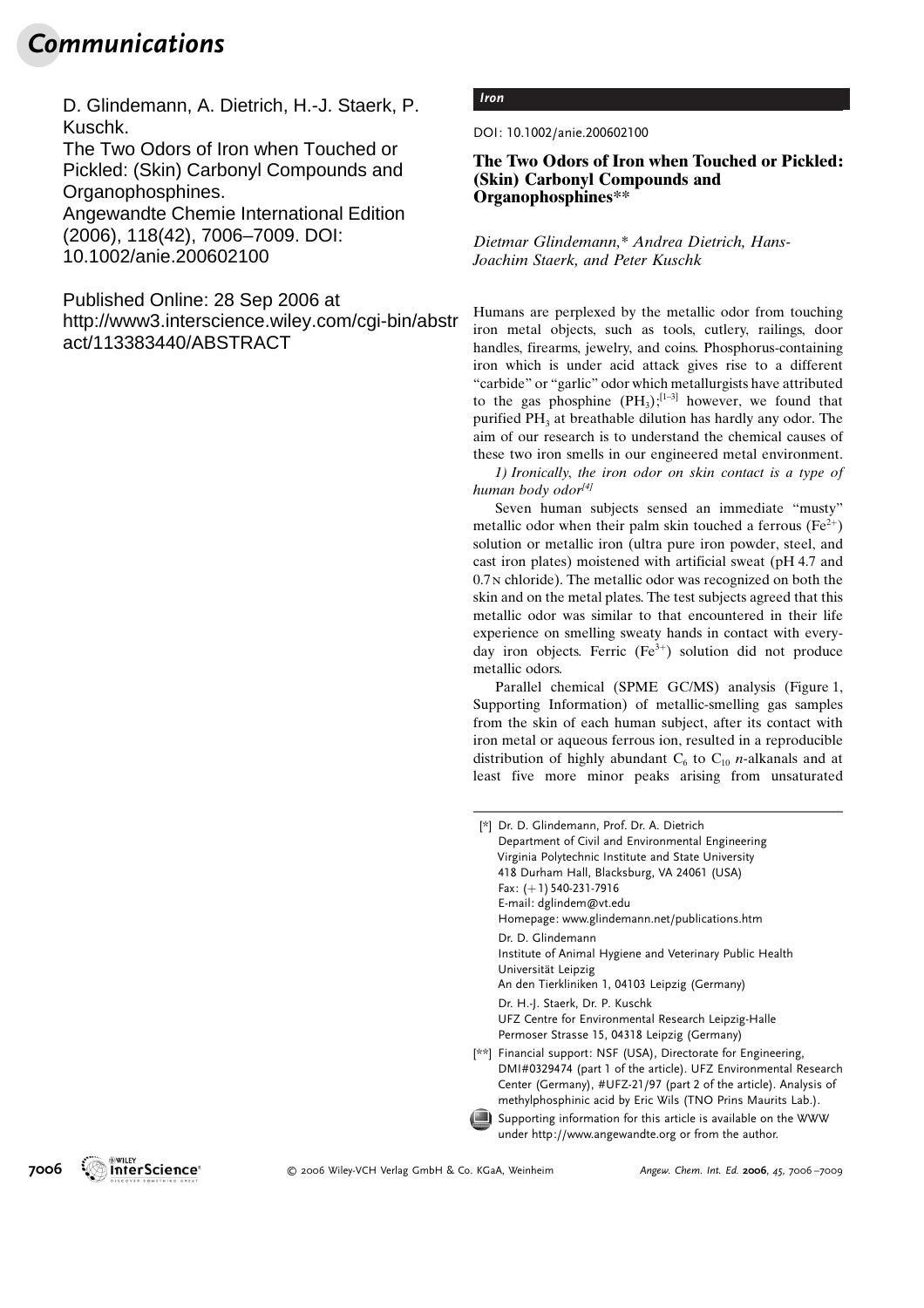

Figure 1. Typical chemical fingerprint of carbonyl hydrocarbons produced by human haired body skin on the addition of iron. Aqueous FeCl<sub>2</sub> solution, 150 µL, 10 mm, 0.3 dm<sup>2</sup> skin, solid-phase micro-extraction (SPME) GC/MS trace for ion mass 55. Inset illustrates sampling procedure for measuring the volatiles by SPME.  $1-7$  = unsaturated carbonyl compounds. BL=baseline peak (unsaturated ketone also present in control samples of skin without iron). See Supporting Information.

aldehydes and ketones. GC-olfactometry and classical dilution olfactometry revealed 1-octen-3-one (CAS no. 4312-99-6, mushroom-like metallic odor, odor threshold near 50 ngm<sup>-3[5]</sup>) as a key odorant that contributes about 1/3 of the total odor concentration (dilution factor to odor threshold ca. 300) of the complete gas sample above the skin under a glass funnel.

The quantity of the odorous carbonyl compounds (Figure 2) and the metallic odor increased with the quantity of  $Fe^{2+}$  (but not  $Fe^{3+}$ ) ions in contact with the skin of one human subject, up to a relatively constant limit level near  $300$  nmol dm<sup>-2</sup> carbonyl compounds above 1000 nmol dm<sup>-2</sup>  $Fe<sup>2+</sup>$  ions. The iron odor from UV-protected and unprotected haired skin (e.g., calf and thigh skin) and from palm skin was similar. Similar levels of carbonyl formation were found for the six other human subjects.



Figure 2. Molar amounts of carbonyl hydrocarbons formed by haired body skin of one human subject versus  $Fe^{2+}$  ion exposure.  $Fe^{2+}$  was either added as an aqueous solution or resulted from the corrosion of solid iron alloys in contact with skin and artificial sweat. For the impurity levels of the metals, see Table 1 and Supporting Information. Error bars indicate the low and high values of duplicate measurements. The corresponding concentration of the skin odor, measured as the dilution factor of the complete headspace gas (above the skin, under a glass funnel) to the odor threshold is approximately 300 (intensity rated moderate) at high  $Fe^{2+}$  ion exposure and approximately 10 without iron. Controls of iron alloys or an  $Fe<sup>2+</sup>$  ion solution without skin, skin with artificial sweat but without iron, and skin with an  $Fe<sup>3+</sup>$ ion solution produced diminishing levels of the hydrocarbon compounds, and the metallic odor was not detectable. Additional chemical reductants, such as ascorbic acid, regenerate  $Fe^{2+}$  from  $Fe^{3+}$  ions and increase the potency of small amounts of  $Fe^{2+}$ .

*Odorant precursors:* The molar quotient of  $Fe^{2+}$  ion reagent consumed and carbonyls (aldehydes) produced (Figure 2, below 1000 nmol dm<sup>-2</sup> Fe<sup>2+</sup>) is on the order of five, similar to a reported<sup>[6]</sup> quotient of  $Fe^{3+}$  produced and lipidperoxide decomposed by  $Fe^{2+}$ . The  $Fe^{2+}/x$ ylenol-orange test<sup>[6]</sup> produced orange coloration of the skin and a metallic odor, indicating the formation of  $Fe^{3+}$  from  $Fe^{2+}$  and the reductive decomposition of the preexisting skin lipidperoxides into odorants. Lipidperoxides can be formed from a plethora of skin lipids,  $[7, 8]$  through lipoxygenases<sup>[9]</sup> or oxidative stress (e.g. UV light). The limited supply of skin lipidperoxides explains the leveling of odorants at higher amounts of  $Fe^{2+}$  addition (Figure 2). The specific "pure" metallic odor of live skin and  $Fe<sup>2+</sup>$  is explained by a certain distinct mixture of skin lipidperoxides which are the precursors to the odorants, and this mixture is different to the peroxide composition of "dead" meat (food) and oxidized unsaturated fatty acids that smell more "fatty".

Blood iron: Blood of one of the authors rubbed onto his own skin resulted in similar metallic odor and the same odorants  $(78 \pm 7 \text{ nmol dm}^{-2}, 4 \text{ repetitions})$  as in the above experiments. Controls by addition of FerroZine which is a blood-iron chelator suppressed the reaction  $(4 \pm 0.4)$ . Aerated and homogenized blood also developed metallic odor on its own. There are reports that blood iron<sup>[10]</sup> can decompose blood lipidperoxides and that FerroZine inhibits this reaction.[11] This finding confirms that blood iron can trigger the metallic odor on skin or in blood itself.

Overall "skin–iron odor" mechanism: The metallic odor from iron contacting skin is surprisingly a type of human body odor. Sweaty skin corrodes iron metal to form reactive  $Fe^{2+}$ ions that are oxidized within seconds to  $Fe<sup>3+</sup>$  ions while simultaneously reducing and decomposing existing skin lipidperoxides to odorous carbonyl hydrocarbons that are perceived as a metallic odor. This fast reaction creates the sensory illusion that it is the "metal in itself" that we smell right after touching it. Similar mechanisms underlie the skin– metal odors of iron, copper, and brass (Supporting Information ) used as every-day objects.

Based on these findings, the medical community should consider developing this  $Fe^{2+}$  test of skin, blood, body tissues, to identify specific fingerprints of volatile carbonyls as indicators of individual body odor, oxidative stress, and diseases. Utility engineers could explain cases of customer complaints of metallic odor and flavor of drinking water by the production of carbonyls: We found that in a kitchen situation, ascorbic acid in foods and water promptly reduces  $Fe<sup>3+</sup>$  ions ("red" rust) in water to the "green"  $Fe<sup>2+</sup>$  form that triggers the intense metallic odor on the skin of hands used for food preparation. Biologists may interpret the distinctive and sensitive human smell for the (blood-)iron–skin odor as an evolutionary advantage that is much older than human use of metal tools: Early humans and their animal ancestors could probably like "blood-trailing" dogs track and locate wounded prey or tribal comrades by the metallic "blood scent" (of 1 octen-3-one etc.).

2) Pickled iron: carbon- and phosphorus-containing alloys of iron which are attacked by acid develop organophosphines with "garlic" metallic odor $^{[4]}$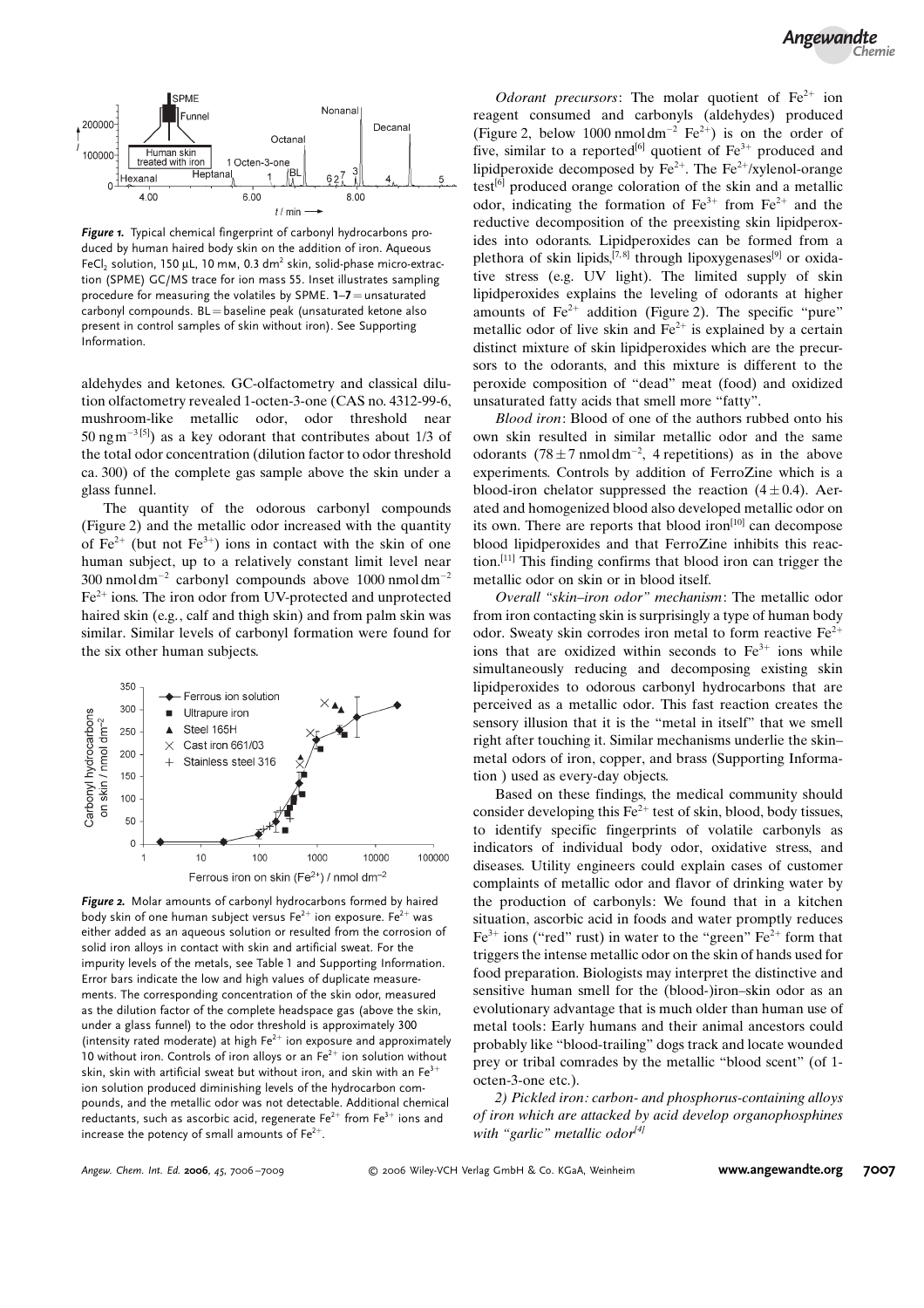## Communications

Human subjects also noted that even without skin contact a faint but different "garlic" metallic odor came from cast iron standard plates after contact with only artificial sweat or with  $0.01$ N HCl. Phosphine  $(100 \text{ ng m}^{-3})$  in the headspace gas (above the metal plate, under a glass funnel)) did not cause this odor. Complete dissolution of carbon- and phosphorusrich iron filings in hot oxygen-free 1n HCl resulted in sufficiently concentrated gas for olfactometry and for identification and quantification of a variety of organophosphines by GC/MS and GC/ICP-MS  $(ICP = inductively coupled)$ plasma; Table 1, and Supporting Information).

The "garlic" metallic odor (see Supporting Information) of the gas product from acidic dissolution of cast iron is dominated by these organophosphines. We measured an extremely low odor threshold for two key odorants, methylphosphine and dimethylphosphine (6 and 3 ng  $P/m<sup>3</sup>$ , respectively, garlic-metallic odor), which belong therefore to the most potent odorants known. Phosphine  $(PH_3)$  is not important for this odor because we found it has a much higher odor detection threshold ( $>10^6$  ngm<sup>-3</sup>). A "calcium carbide" (or "burned lime"/"cement") attribute of the general "garlic" odor is probably caused by unsaturated hydrocarbons (alkynes, alkadienes) that are linked to a high carbon content of iron (Table 1, see Supporting Information).

It is clear that these organophosphines arise for the high carbon and phosphorus contents in iron (Table 1). The carbon and phosphorus are chemically reduced and alloyed with the iron metal (iron–magnetite redox buffer), and react with hydrogen on dissolution of the iron in acid (similar to phosphine<sup>[3]</sup> (PH<sub>3</sub>) formation from reduced phosphoruscontaining iron). Specifically, solid phases of iron phosphide (Fe<sub>3</sub>P), iron carbide (Fe<sub>3</sub>C, cementite), or Fe–C–P alloys, could form hydrocarbons and  $PH<sub>3</sub>$  on iron dissolution that partially combine in the early stages to form organophosphines.

Alternatively, the iron metal could already contain C-P bonds that survive iron dissolution, and acquire hydrogen, such as hypothetical "iron–carbon–phosphide" (-Fe-P-C-) or "iron–phosphorus–carbide" (-Fe-C-P-) bonds. However, that would prove present materials-science knowledge wrong in that phosphorus (a substitutional solid solute) and carbon (an interstitial solid solution) in iron do not bind for energetic reasons (see exception in ref. [12]).

To test this hypothesis we verified the presence of methylphosphinic acid (CH<sub>5</sub>PO<sub>2</sub>, up to  $3 \mu g g^{-1}$ ) in rusted cast iron samples that do not form  $PH_3$  and hydrocarbons as intermediates in the oxidation (rusting) process. Methylphosphinic acid (also a metastable oxidation product of methylphosphine) can oxidize further to methylphosphonic acid,[13] has no biological source, and is placed on the Schedule list of the Chemical Weapons Convention (CWC, Schedule 2.B.4). These C–P compounds could also influence the corrosion of iron.[14]

In conclusion: 1) The typical "musty" metallic odor of iron metal touching skin (epidermis) is caused by volatile carbonyl compounds (aldehydes, ketones) produced through the reaction of skin peroxides with ferrous ions ( $Fe<sup>2+</sup>$ ) that are formed in the sweat-mediated corrosion of iron.  $Fe<sup>2+</sup>$  ion containing metal surfaces, rust, drinking water, blood etc., but also copper and brass, give rise to a similar odor on contact with the skin. The human ability to detect this odor is probably a result of the evolutionarily developed but largely dormant ability to smell blood ("blood scent").

2) The "garlic-carbide" metallic odor of phosphorus- and carbon-rich cast iron and steel under attack by acid, is dominated by volatile organophosphines. Corroding cast iron is an environmental source of C–P compounds that may lead to confusion in the verification and monitoring of the Chemical Weapons Convention (see also ref. [15]).

Received: May 25, 2006 Published online: September 28, 2006

Keywords: aldehydes · iron · ketones · peroxides · phosphines

Table 1: Production of volatile organophosphines and odors from dissolution of C-P-alloyed iron metal in hot oxygen-free HCl.

| Metal standard                 | Metal impurity<br>ug element/g metal |       | Odorants and odor from HCl dissolved metal |      |                                                                                            |                                               |
|--------------------------------|--------------------------------------|-------|--------------------------------------------|------|--------------------------------------------------------------------------------------------|-----------------------------------------------|
|                                |                                      |       | ug volatilized element/g metal             |      |                                                                                            | $m3$ air/g metal dissolved                    |
|                                |                                      | P     |                                            |      | C as hydrocarbons <sup>[a]</sup> P as PH <sub>3</sub> P as organophosphines <sup>[b]</sup> | Gas dilution to odor threshold <sup>[c]</sup> |
| Cast iron SCRM 665/3           | 32100                                | 11100 | 1953                                       | 39   | 25                                                                                         | 22300                                         |
| Cast iron SCRM 661/3           | 26300                                | 8300  | 5311                                       | 127  | 82                                                                                         | 35700                                         |
| Cast iron SCRM 664/3           | 29200                                | 5500  | 3050                                       | 51   | 61                                                                                         | 28600                                         |
| Cast iron SCRM 662/3           | 30400                                | 2500  | 5402                                       | 14   | 54                                                                                         | 24100                                         |
| Cast iron SCRM 663/3           | 34900                                | 1030  | 4292                                       | 14   | 6                                                                                          | 11600                                         |
| Steel CKD 165 H                | 1500                                 | 890   | 747                                        | 6    | 0.24                                                                                       | 800                                           |
| Steel CKD 162 H                | 200                                  | 50    | 216                                        | 0.27 | 0.01                                                                                       | 26                                            |
| Iron, ultra pure               | $<$ 10                               | $<$ 1 | < 10                                       | 0.02 | n.d.                                                                                       | n.d.                                          |
| Aluminum 122/03 <sup>[d]</sup> | < 10                                 | 75    | $<$ 10                                     | 35   | n.d.                                                                                       | 24                                            |
| Aluminum 124/03 <sup>[d]</sup> | $<$ 10                               |       | $<$ 10                                     | 0.54 | n.d.                                                                                       | 31                                            |

[a] Hydrocarbons include C<sub>1</sub>-C<sub>6</sub> alkenes and alkynes. [b] Organophosphines (GC/MS, GC/ICP-MS) in the same gas samples comprise methylphosphine>dimethylphosphine>trimethylphosphine (or methylethylphosphine)@ethylphosphine>propylphosphine. Other volatile odorants found are H<sub>2</sub>S, alkylsulfides, AsH<sub>3</sub>, methylarsine, dimethylarsine, formed from sulfur and arsenic impurities in the iron alloys. [c] Dilutionolfactometry data mean that the complete gas product (hydrogen with odorants) of just one gram of iron 661/3 dissolved in HCl can be diluted with 35 700  $m<sup>3</sup>$  air before its odor becomes undetectable. One ug iron dissolved by the sweat of a human hand (instead of HCl) could explain a whiff of "garlic-carbide" metallic odor. The unit m<sup>3</sup> in the last column is akin to the odor unit (OU). [d] Aluminum is listed as a control (high PH<sub>3</sub>, low odor). See Supporting Information.